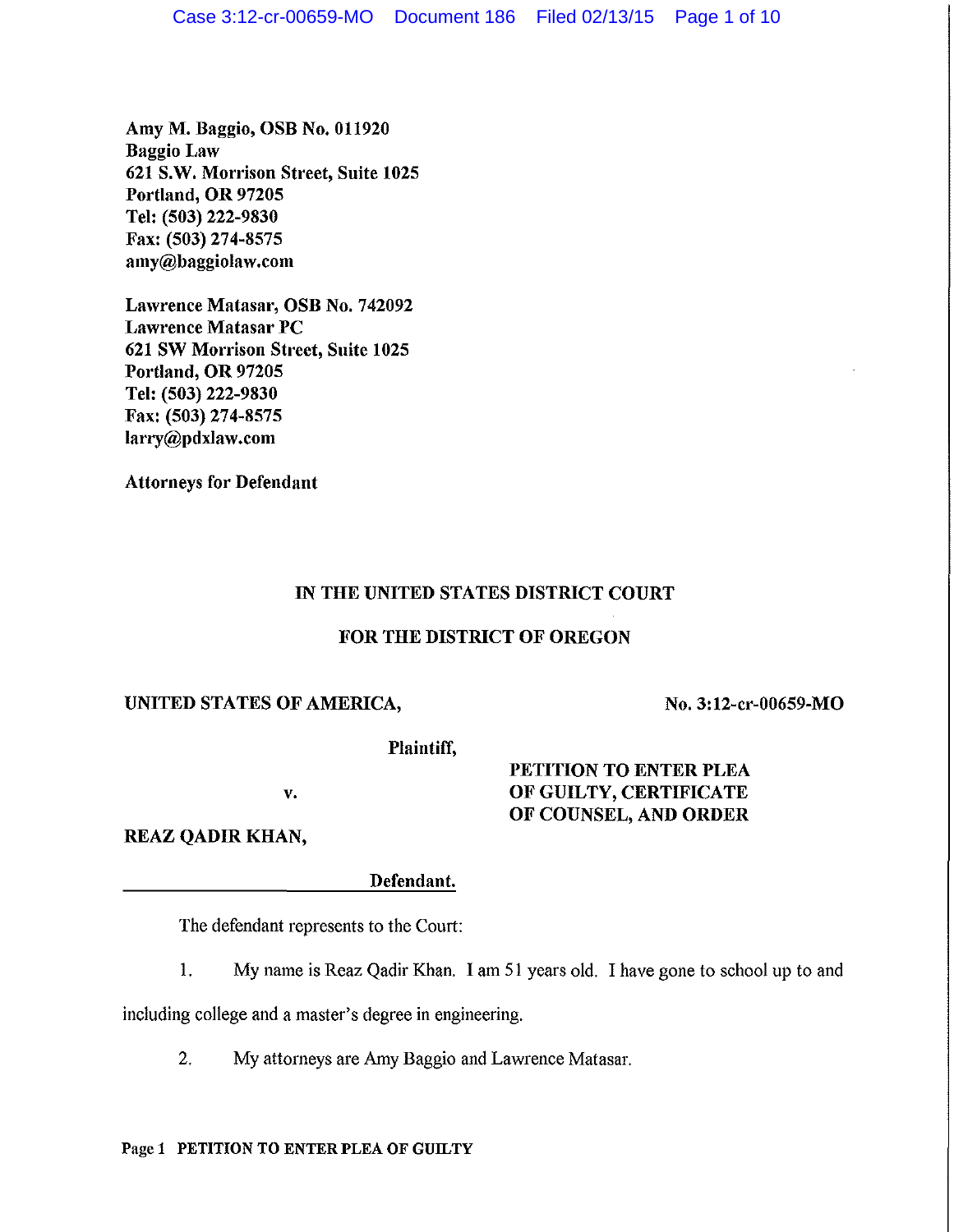3. My attorney and I have discussed my case fully. I have received a copy of the Information. I have read the Information, or it has been read to me, and I have discussed it with my attorneys. My attorneys have counseled and advised me concerning the nature of the charge, any lesser-included offense(s), and the possible defenses that I might have in this case. I have been advised and understand that the elements of the charge alleged against me to which I am pleading "GUILTY" are as follows: Accessory After The Fact- knowing that an offense against the United States has been committed, a defendant relieves, comforts or assists the offenders in order to hinder or prevent their apprehension, trial or punishment. I have had a full and adequate opportunity to disclose to my attorneys all facts known to me that relate to my case. I understand that the Coutt may ask whether I am satisfied with the advice I have received from my attorneys.

4. I know that if I plead "GUILTY," I will have to answer any questions that the judge asks me about the offense to which I am pleading guilty. I also know that ifI answer falsely, under oath, and in the presence of my attorney, my answers could be used against me in a prosecution for perjury or false statement.

5. I am not under the influence of alcohol or drugs. lam not suffering from any injury, illness or disability affecting my thinking or my ability to reason except as follows: None

\_\_\_\_\_\_\_\_ . I have not taken any drugs or medications within the past seven (7) days except as follows: None

6. I understand that conviction of a crime can result in consequences in addition to imprisonment. Such consequences include loss of eligibility to receive federal benefits; loss of certain civil rights (which may be temporary or permanent depending on applicable state or federal law), such as the right to vote, to hold public office, and to possess a firearm; and loss of the privilege to engage in certain occupations licensed by the state or federal government.

#### Page 2 PETITION TO ENTER PLEA OF GUILTY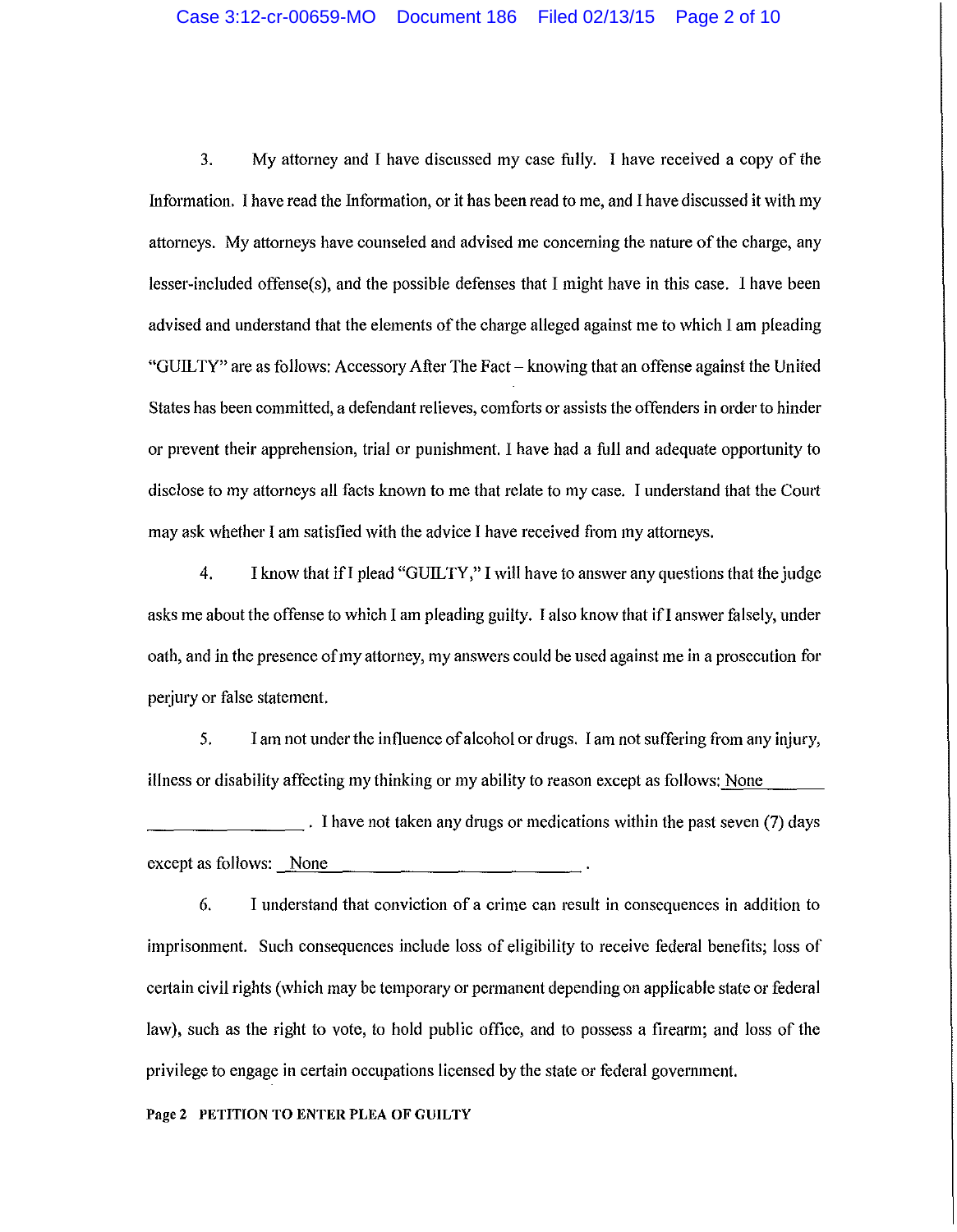7. I know that I may plead "NOT GUILTY" to any crime charged against me and that

I may persist in that plea if it has already been made. I know that if I plead "NOT GUILTY" the

Constitution guarantees me:

a. The right to a speedy and public trial by jury, during which I will be presumed to be innocent unless and until I am proven guilty by the government beyond a reasonable doubt and by the unanimous vote of twelve jurors;

b. The right to have the assistance of an attorney at all stages of the proceedings;

c. The right to use the power and process of the court to compel the production of evidence, including the attendance of witnesses in my favor;

d. The right to see, hear, confront, and cross-examine all witnesses called to testify against me;

e. The right to decide for myself whether to take the witness stand and testify, and if I decide not to take the witness stand, I understand that no inference of guilt may be drawn from this decision; and

f. The right not to be compelled to incriminate myself.

8. I know that if I plead "GUILTY" there will be no trial before either a judge or a jury,

and that I will not be able to appeal from the judge's denial of any pretrial motions I may have filed

concerning matters or issues not related to the court's jurisdiction.

9. In this case I am pleading "GUILTY" under Rule  $11(c)(1)(C)$ . My attorney has

explained the effect of my plea under Rule  $11(c)(1)(C)$  to be as follows:

My plea of guilty is under Rule  $11(c)(1)(C)$ ; therefore, at the time of sentencing, the judge must either impose the specific sentence agreed upon by the prosecutors and me, or allow me to withdraw my plea.

10. I know the maximum sentence which can be imposed upon me for the crime to which I am pleading guilty is: 15 years' imprisonment, three year term of supervised release, and a \$125,000 fine.

Page 3 PETITION TO ENTER PLEA OF GUILTY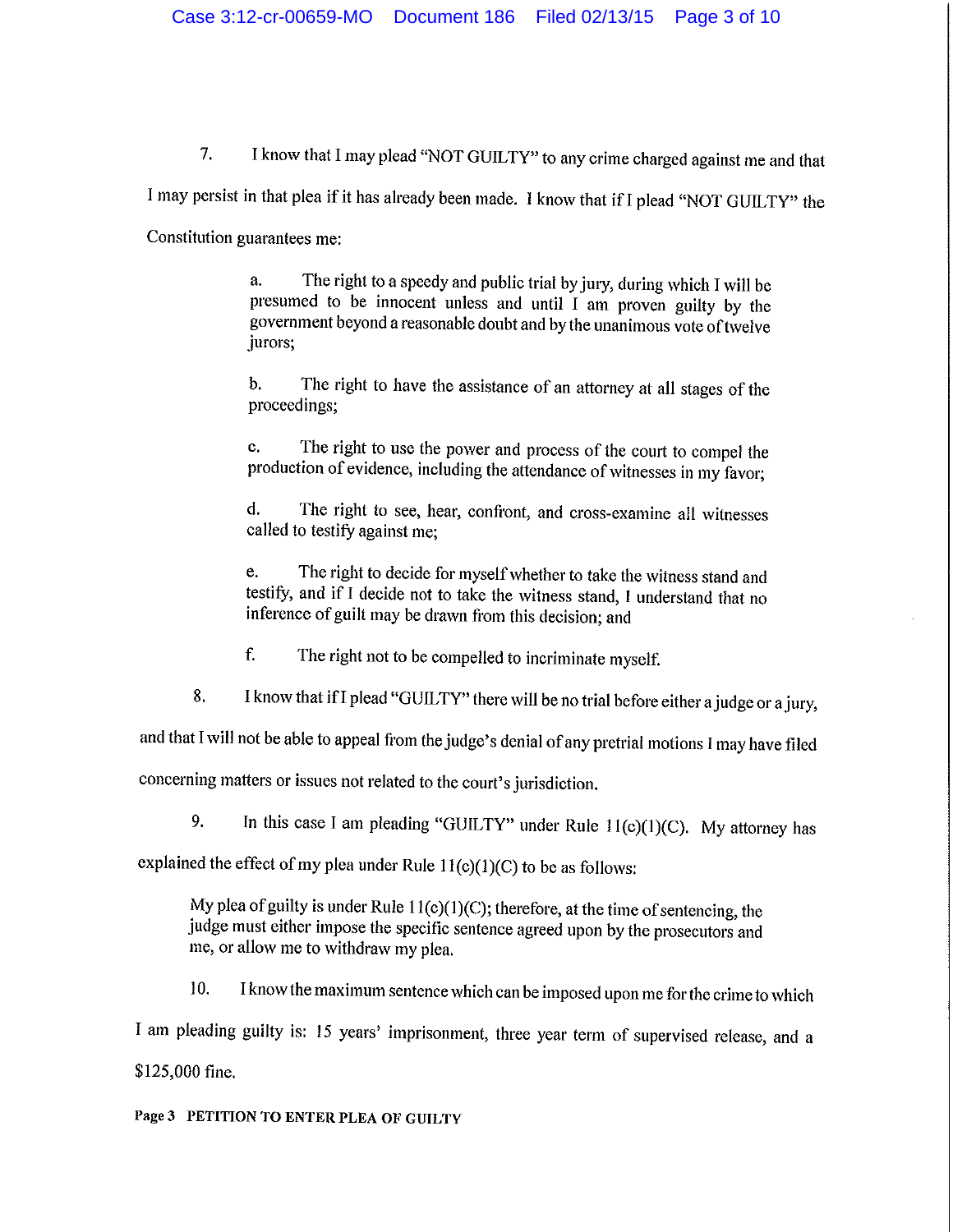l l. I know that the judge, in addition to any other penalty, will ordera special assessment as provided by law in the amount of\$100.

12. I know that ifl am ordered to pay a fine, and I willfully refuse to pay that fine, I can be returned to court, where the amount of the unpaid balance owed on the fine can be substantially increased by the judge and I can be imprisoned for up to one year.

13. My attorneys have discussed with me the Federal Sentencing Guidelines. I know that the Guidelines are advisory, not mandatory. I also know the sentencing judge, in determining the paiticular sentence to be imposed, must consider those factors set forth in Title 18, United States Code, Section 3553(a), including but not limited to: the nature and circumstances of the offense, my own history and characteristics, the goals of sentencing (punishment, deterrence, protection and rehabilitation) and the sentencing range established by the advisory Guidelines. If my attorney or any other person has calculated a guideline range for me, I know that this is only a prediction and advisory and that it is the judge who makes the final decision as to what the guideline range is and what sentence will be imposed. I also know that a judge may not impose a sentence greater than the maximum sentence referred to in paragraph (10) above.

14. I know from discussion with my attorney that, under the Federal Sentencing Guidelines, if I am sentenced to prison I am not entitled to parole. I will have to serve the full sentence imposed except for any credit for good behavior that I earn. I can earn credit for good behavior in prison at a rate of up to 54 days for each year of imprisonment served.

15. I know that ifl am sentenced to prison, the judge will impose a term of supervised release to follow the prison sentence. During my supervised release term I will be supervised by a probation officer according to terms and conditions set by the judge. If I violate the conditions of supervised release, I may be sent back to prison for up to two years.

#### Page 4 PETITION TO ENTER PLEA OF GUILTY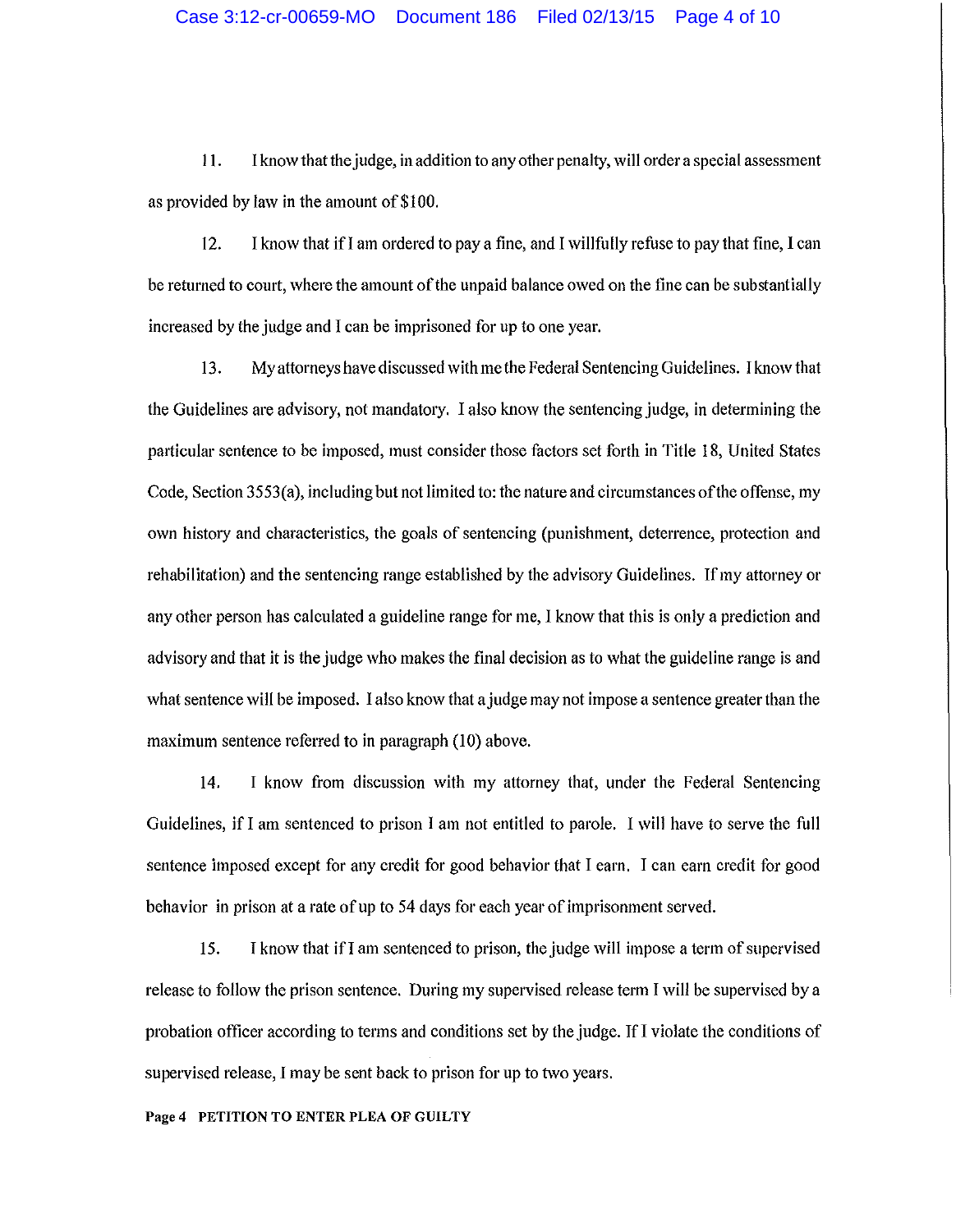16. I know that in addition to or in lieu of any other penalty, the judge can order restitution payments to any victim of any offense to which I plead guilty. I am also informed that, for certain crimes of violence and crimes involving fraud or deceit, it is mandatory that the judge impose restitution in the full amount of any financial loss or harm caused by an offense. If imposed, the victim can use the order ofrestitution to obtain a civil judgment lien. A restitution order can be enforced by the United States for up to twenty (20) years from the date of my release from imprisonment, or, if I am not imprisoned, twenty  $(20)$  years from the date of the entry of judgment. lfl willfully refuse to pay restitution as ordered, a judge may resentence me to any sentence which could originally have been imposed.

17. On any fine or restitution in an amount of \$2,500 or more, I know that I will be required to pay interest unless that fine or restitution is paid within fifteen (15) days from the date of the entry of judgment.

18. Ifl am on probation, parole, or supervised release in any other state or federal case, I know that by pleading guilty in this comt my probation, parole or supervised release may be revoked and I may be required to serve time in that case, which may be consecutive, that is, in addition to any sentence imposed on me in this court.

19. !fl have another case pending in any state or federal comt, I know that my Petition and Plea Agreement in this case do not, in the absence of an express and written agreement, apply to my other case(s), and that I can be faced with consecutive sentences of imprisonment.

20. My plea of"GUILTY" is based on a Plea Agreement that I have made with the prosecutors. That Plea Agreement is attached hereto and incorporated herein. I have read or had read to me the Plea Agreement, and I understand the Plea Agreement.

#### Page 5 PETITION TO ENTER PLEA OF GUILTY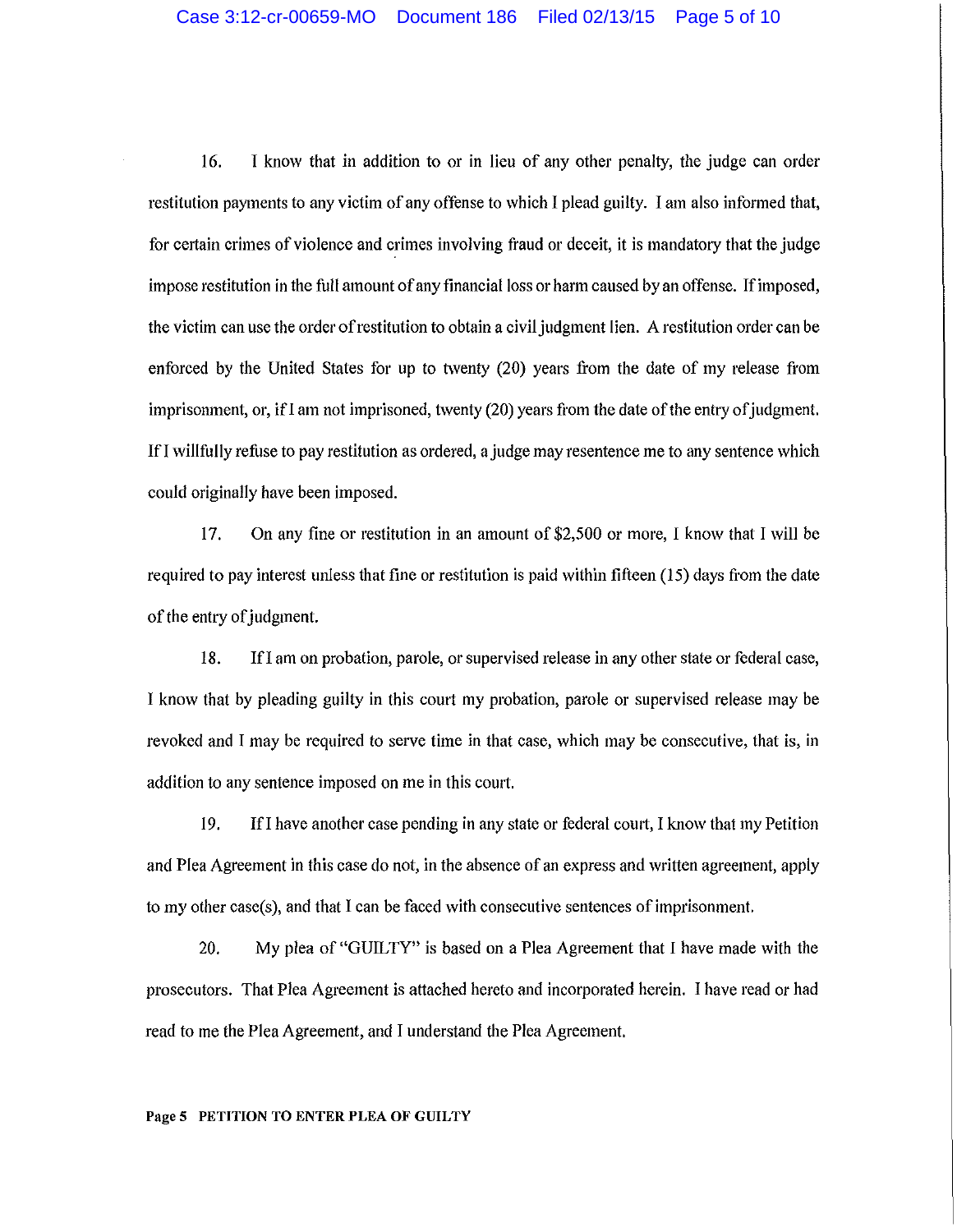21. The Plea Agreement contains the only agreement between the United States government and me. No officer or agent of any branch of government (federal, state or local) or anyone else has promised or suggested that I will receive a lesser term of imprisonment, or probation, or any other form of leniency if I plead "GUILTY" except as stated in the Plea Agreement. I understand that I cannot rely on any promise or suggestion made to me by a government agent or officer which is not stated in writing in the Plea Agreement, or which is not presented to the judge in my presence in open court at the time of the entry of my plea of guilty.

22. My plea of"GUILTY" is not the result of force, threat, or intimidation.

23. I hereby request that the judge accept my plea of "GUILTY" to Count 1.

24. I know thatthe judge must be satisfied that a crime occurred and that I committed that crime before my plea of"GUILTY" can be accepted. With respect to the charge(s) to which I am pleading guilty, I represent that I did the following acts and that the following facts are true:

From on or about October 2008 through on or about June 2, 2009, in the District of Oregon, I, knowing that an offense against the United States had been committed, to wit, Conspiracy to Provide Material Support to Terrorists which resulted in death, did relieve, comfort, and assist the offenders, to wit, Ali Jaleel and others, in order to hinder and prevent the offenders' apprehension, trial, and punishment.

Please see the Statement of Facts in Support of Guilty Plea, filed herewith.

25. I offer my plea of"GUILTY" freely and voluntarily and of my own accord and with a full understanding of the allegations set forth in the Information, and with a full understanding of the statements set forth in this Petition and in the Certificate of my attorneys that is attached to this Petition.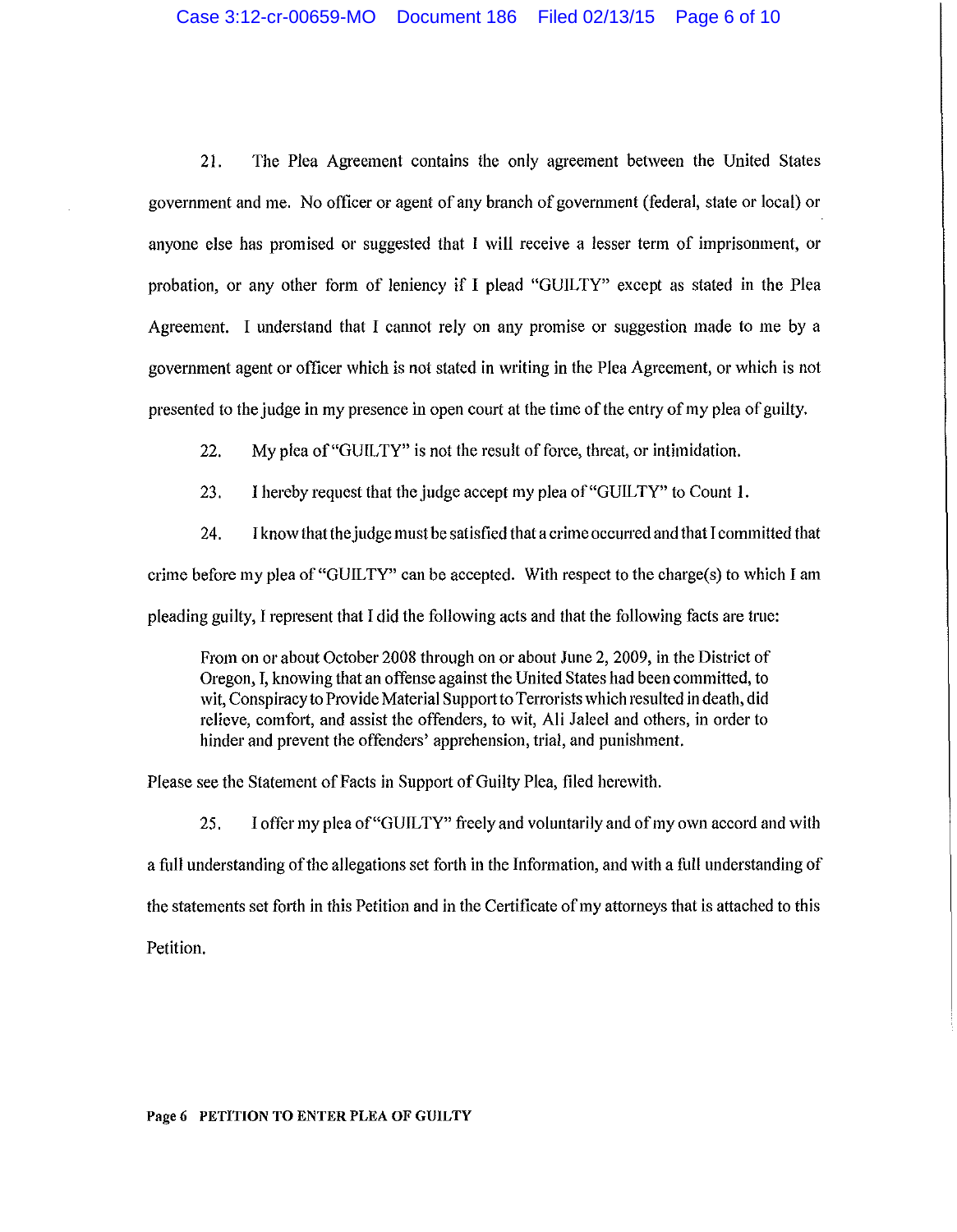SIGNED by me in the presence of my attorneys, after reading (or having had read to me) all of the foregoing pages and paragraphs of this Petition on this  $\frac{13}{2}$  day of February, 2015.

Real Offrance

Page 7 PETITION TO ENTER PLEA OF GUILTY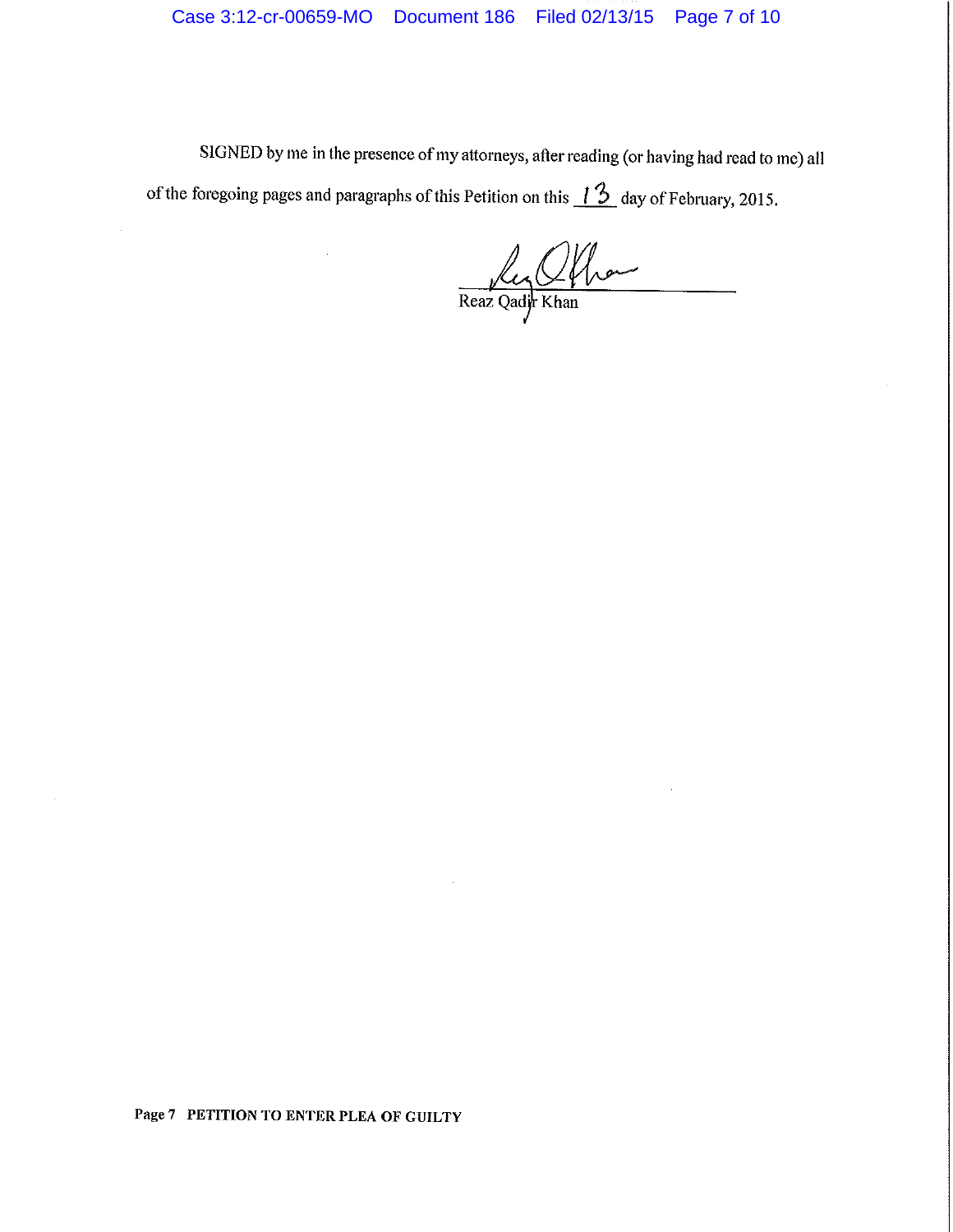*United States v. Reaz Qadir Khan*  3: 12-CR-00659-MO

#### Factual Basis for Charge of Accessory After the Fact

In 2005 and 2006, Ali Jaleel contacted me by email. He was in the Maldives and I was living in the United States. I had seen him last approximately five to six years earlier. In his emails, he explained that he felt persecuted in the Maldives for his religious beliefs. I understood that he wanted to leave the Maldives to go to a place more receptive to his conservative views.

In the fall of2008, Jaleel sent me an email which I received at my home in the District of Oregon. In the email, he said it was imperative that he leave the Maldives and go to Pakistan. We then exchanged a series of emails in the following months regarding his travel plans and his family. Although I did not know for certain what Jaleel's plans were, I believed it was a possibility that he was travelling to Pakistan for the purpose of committing violence with other persons. In November 2008, at Jaleel's request, and while in the District of Oregon, I arranged for Jaleel to receive \$2,450 inside Pakistan where he had traveled.

Throughout our correspondence during this time period, Jaleel asked me to take care of his family since he would never return home. I exchanged emails with his wives. I was ultimately unable to help relocate Jaleel's family, but I did assist Jaleel by providing advice and tutoring for his children.

During December 2008, I also learned that Jaleel's affianced second wife was having problems with her family regarding her efforts to marry Jaleel. Her family was opposed to the marriage. She sought my practical and religious guidance on the issue having concluded, among other things, that her father would never permit her to marry a man who would patticipate in violent jihad.

There was a suicide attack on the Pakistan Inter-Services Intelligence (ISi) building in Lahore, Pakistan, on May 27, 2009, that resulted in death. Jaleel and others were involved in this bombing. At no time did Jaleel indicate to me that he and others planned to attack the ISI or any other part of the government of Pakistan.

After May 27, 2009, I continued to provide advice to his wives and instruction for his children. On June 2, 2009, I also wired \$750 via Western Union from Tigard, Oregon, to one of Jaleel's wives in the Maldives, knowing that this would hinder and prevent the apprehension and punishment of Jaleel 's wives and others in the Maldives criminally involved with Jaleel, his wives, and others.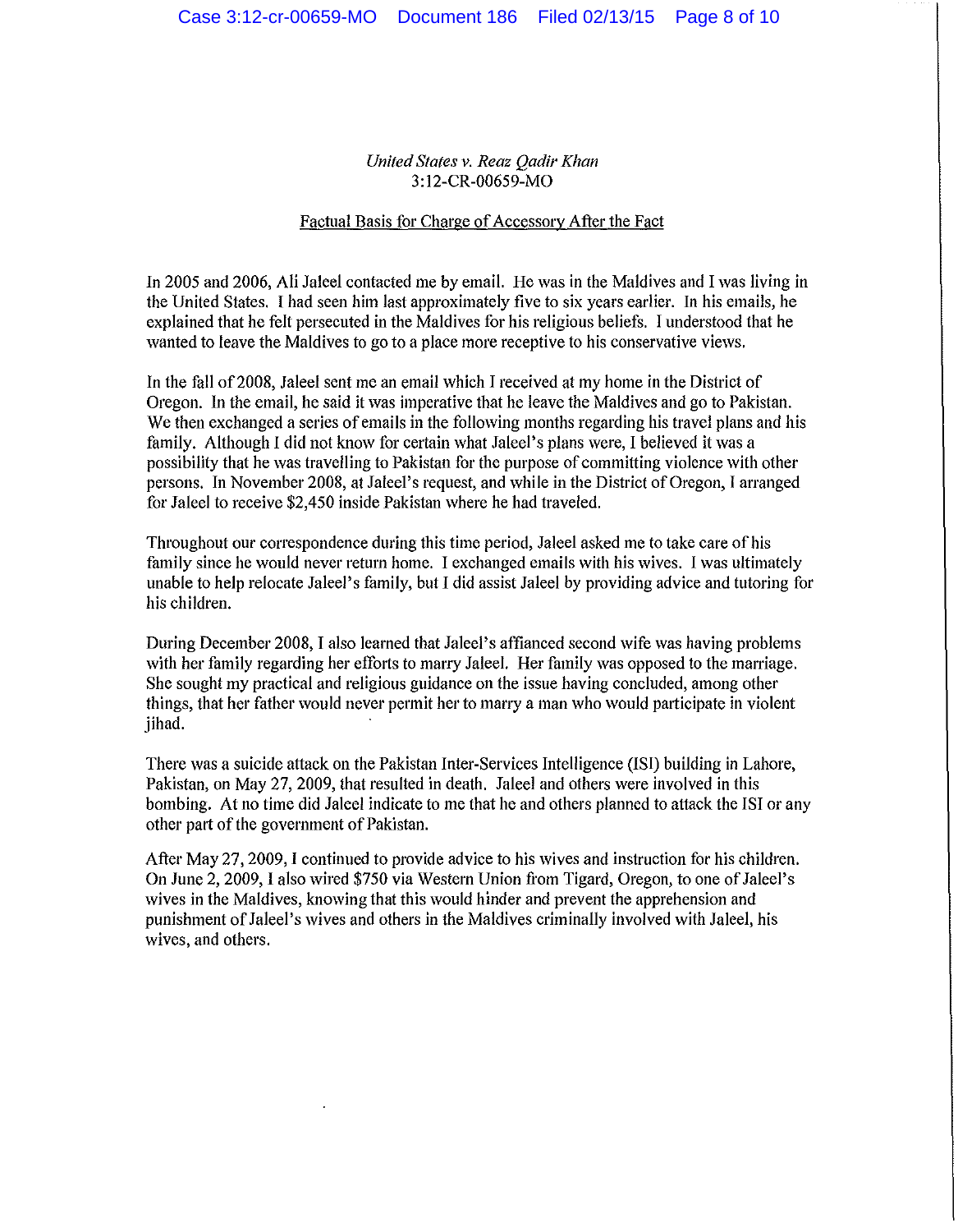#### **CERTIFICATE OF COUNSEL**

The undersigned, as attorneys for defendant, hereby certify:

l. We have fully explained to the defendantthe allegations contained in the Information in this case, any lesser-included offenses, and the possible defenses which may apply in this case.

2. We have personally examined the attached Petition To Enter Plea of Guilty And Order Entering Plea, explained all its provisions to the defendant, and discussed fully with the defendant all matters described and referred to in the Petition.

3. We have explained to the defendant the maximum penalty and other consequences of entering a plea of guilty described in paragraphs (6)-(20) of the Petition, and we have also explained to the defendant the applicable Federal Sentencing Guidelines.

4. We recommend that the Court accept the defendant's plea of "GUILTY."

SIGNED by us in the presence of the above-named defendant, and after full discussion with the defendant of the contents of the Petition To Enter Plea of Guilty, Fact Statement, and Plea  $13\frac{4}{10}$ Agreement, on this  $\sqrt{2}$  day of February, 2015.

Attorney for Defendant

awrence Mathematical Charles Communist Charles Charles Charles Charles Charles Charles Charles Charles Charles Charles Charles Charles Charles Charles Charles Charles Charles Charles Charles Charles Charles Charles Charles

Attorney for Defendant